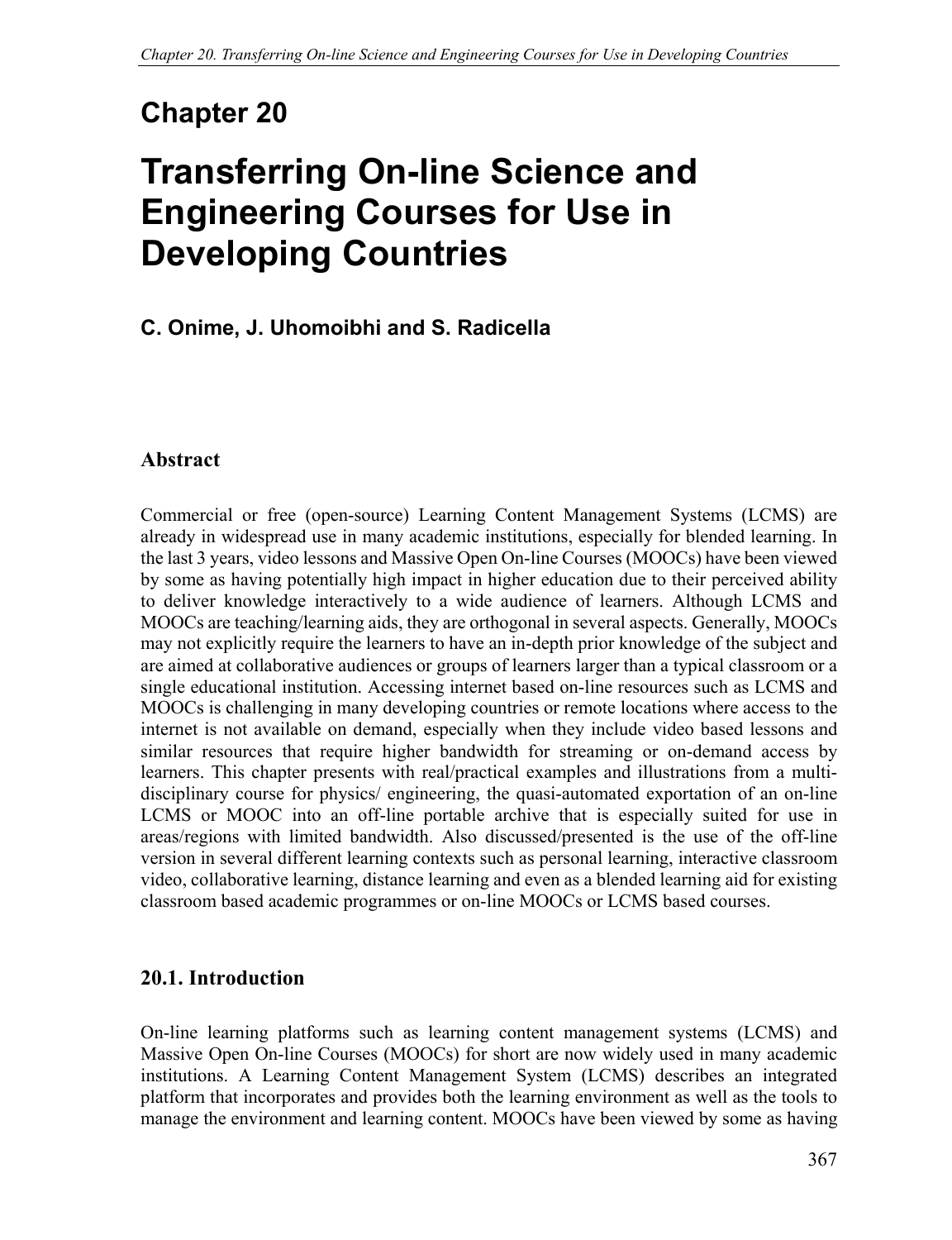potentially high impact in higher education due to their perceived ability to deliver knowledge interactively to a wide audience of learners [1]. There are some similarities between LCMS and MOOCs as they are both used to manage and provide coordinated learning material to learners on-line. MOOCs may not explicitly require the learners to have an in-depth prior knowledge of the subject and are aimed at collaborative audiences or groups of learners larger than a single class, year-group and/or educational institution [2] [3], while LCMS are targeted at a closed group of learners typically limited to a class or year-group from the same academic institution [4]. LCMS also require learners to have some prior knowledge and may enforce mandatory assessments that have to be taken and passed in order to progress to the next lesson or course [3]. In engineering and other science disciplines with a high component of practical laboratory work, on-line systems such as learning managements systems are commonly deployed for blended learning use as opposed to a purely on-line or e-learning system.

LCMS have a text based heritage, and are oriented towards the traditional computer input devices (keyboard and mouse) with output mainly presented through text and graphical or animated diagrams, while MOOC platforms are heavily focused around the use of video based lessons, supplemented by other material [3].

### **20.1.1. Developing Country Needs**

Using on-line learning platforms from developing countries is quite challenging due to access and infrastructural limitations [5]. Many academic institutions located in developing countries provide internet access for use by both staff and students. In most cases, the bandwidth available is over-subscribed and access may be filtered via proxy servers that tend to favour the download of text based resources over video based resources, especially during working hours. For end-users, the main alternative to the institutional based access is mobile internet access, which although it is less restrictive, is not cheap, as mobile internet access is billed according to the quantity of data transferred rather than the speed of access. Generally, mobile internet access is not available on demand nor is the speed guaranteed as the (mobile) network may sometimes suffer from unexplained technical or unknown faults such as configuration issues on the end-user terminal or problems at the remote server [6]. The lack of on-demand access and variable access-speed to the internet adversely affects the use of both video and non-video learning contents for on-line learning; however, this also positively encourages the use of locally deployed LCMS or similar platforms, although end-user access to the locally deployed platform is most times limited to a single laboratory, building, department or campus within the institution.

For academic institutions in developing countries, choosing and deploying an LCMS platform locally is typically influenced by factors such as:

- Cost: Although free and open source software have an attractive initial cost, there may be added costs involved if modifications to the software and/or additional software development efforts are required. The availability of the software source code is always good but it is useless unless there is a competent developer who can implement the required modifications.
- Flexibility: Outside the immediate or intended use of the LCMS platform, it is important to understand how the platform will handle future needs. For example, is the platform able to handle e-learning, blended e-learning or even hybrid e-learning. Does the platform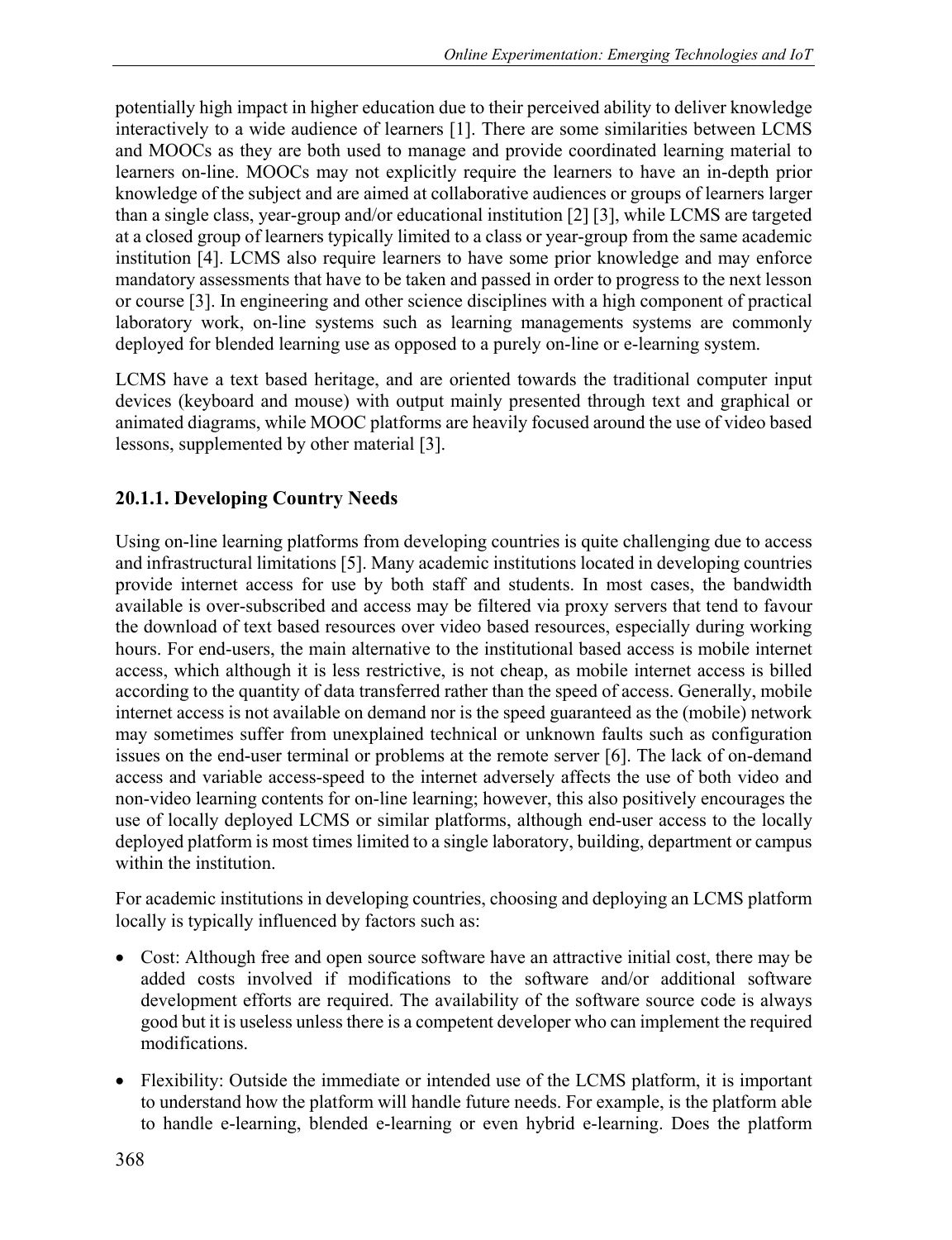include facilities for setting up quizzes with multiple choice questions, short essay questions and web 2.0 interactions such as forums/messaging.

- Support for rich/multi-media support: Modern computing environments provide support for a wide range of document formats from many different applications as well as multimedia documents containing audio and video information. LCMS platforms should support the common digital (office) file formats and multimedia documents including audio and video clips both internal or linked from some external site or location.
- Complexity: All interaction with the LCMS should be through a consistent simple interface, such as a web-browser, with a low learning curve for both end users and content providers. Installing and deploying the platform should be simple and end-user access should not be difficult to set up or require the use of non-standard software tools or platform.
- Others: Importantly, it should allow the learner to focus on learning the pedagogical material rather than the technological/component tools or solving LCMS contextual issues outside the pedagogical material.

# **20.2. Transferring an On-line Course**

There are several different strategies which may be used for the transfer of on-line learning material for use in regions with poor internet connectivity such as in developing countries. In certain situations, depending on the source of the on-line learning material and LCMS platform in use, it is possible to create a mirror-copy or backup-archive containing a complete on-line course that is then transferred to a partner institution for deployment. This strategy requires the recipient institution to deploy the same LCMS platform, possibly matching the version for maximum compatibility and requires collaboration from the content provider in creating the backup or mirror copy especially if the content is subject to other restrictions such as software and content licensing.

A similar strategy involves the exportation of learning content to a standard format such as the "Sharable Content Object Reference Mode" (SCORM) or the IEEE Learning Object Metadata (LOM). Here also, the recipient institution would deploy a suitable (but not necessarily the same) LCMS platform. In this case, there might be compatibility issues due to varying levels of support for SCORM or IEEE LOM in different LCMS platforms.

Both strategies (mirror/backup copy and exported copy) discussed above require some investment on infrastructure by the recipient and are generally not suited for direct use by endusers or individuals.

A different strategy completely under the control of the end-user is the download for later use, where the end-user would access the on-line resource and download the lessons or contents of choice to a suitable storage device for later use. This strategy is often suggested as a possible way of mitigating the effect of limited availability of on-demand internet access and variable access-speeds to on-line resources. For example, downloading the on-line content is carried out outside the periods (hours) of peak network usage such as on weekends, late at night or very early morning hours, stored and subsequently used during normal periods. In practice,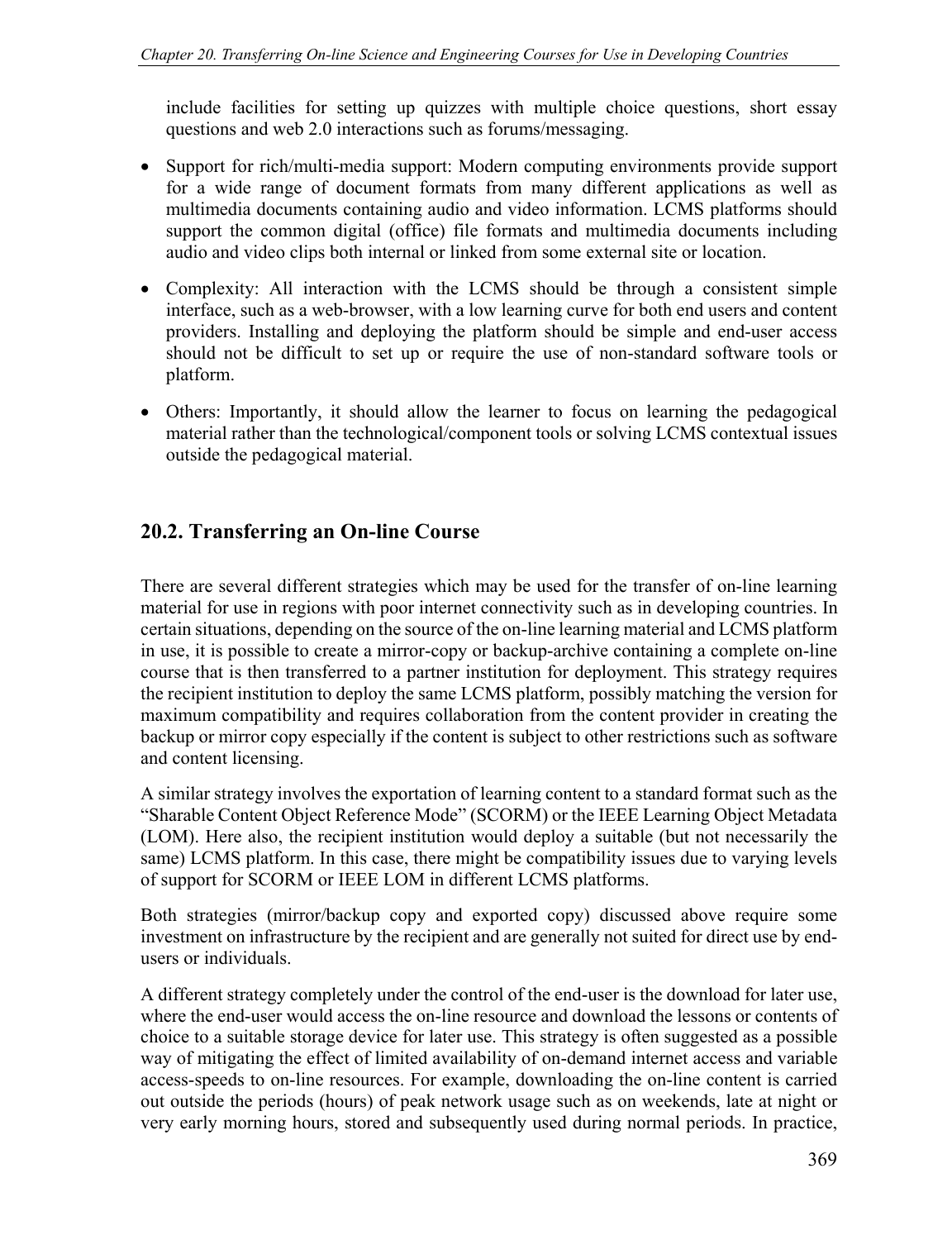this strategy may not be cost effective and is not guaranteed to always work as expected if the content (source) provider/platform does not provide or support direct download of content. That is, downloading a video file that is only available for streaming access requires the use of specialized software, and even so, obtaining a suitable uniform resource locator (URL) for downloading may be complicated if the web-site/page makes use of dynamic content and/or some scripting language such as JavaScript in addition to Hyper Text Mark-up Language (HTML).

## **20.2.1. Off-lining**

The download for later use strategy has been successfully employed for web-sites and pages by creating a mirror copy of the web-site using a suitable tool. This point-in-time snapshot copy of the on-line resource may be produced from a simple recursive dump or mirroring of all static pages and associated script contents of the on-line resource. The output of such a direct mirror or copy may not work as expected and typically shows broken links where the connections between individual pages are broken and no longer work as expected, despite all pages being present in the copy. Correcting such problems involves some transformative process aimed at re-establishing the links between individual pages.

Off-lining an on-line resource involves creating a point-in-time snapshot of the downloadable contents and subsequently transforming the mirrored contents for use off-line and completely eliminating the need to access the on-line resource during later usage. The technique of mirroring an on-line resource is different from off-lining as the output of the mirroring process may require interpretation by suitable server software running in a suitable context in order to produce the correct output, whereas the output of off-lining is directly usable by end-users without the need for a server software.

A free and open source software (FOSS) tool called httrack may be used to off-line recursively download a complete World Wide Web site from the Internet (or computer network) to a local directory as it also automatically implements some transformations, such as modifying links in HTML files, required to avoid broken links when the site is viewed off-line [7]. For simple HTML code, the httrack software utility generated output copy of the downloaded site is then available for use without the need to go on-line.

Dynamic script contents such as JavaScript typically executed by client-side or end-user software are difficult to off-line and they are usually mirrored without any transformation by the httrack utility. While this works for simple scripts, it does not work with more complex dynamic scripts and more often than not, the resulting httrack generated off-line copy contains content that does not function correctly. Better off-lining of on-line resources that include dynamic script contents such as JavaScript would require additional transformations (implemented outside httrack), that are aimed at simplifying the scripts or replacing them with functional equivalents.

The first step in off-lining a modern LCMS or MOOC involves obtaining the pedagogical contents such as video files, HTML pages, dynamic scripts and supporting documents directly from the on-line version. This may not always be as simple as it sounds especially for video lessons, where downloading the videos files in a suitable format directly from the on-line storage repository is not always guaranteed to be successful. Consider the following on-line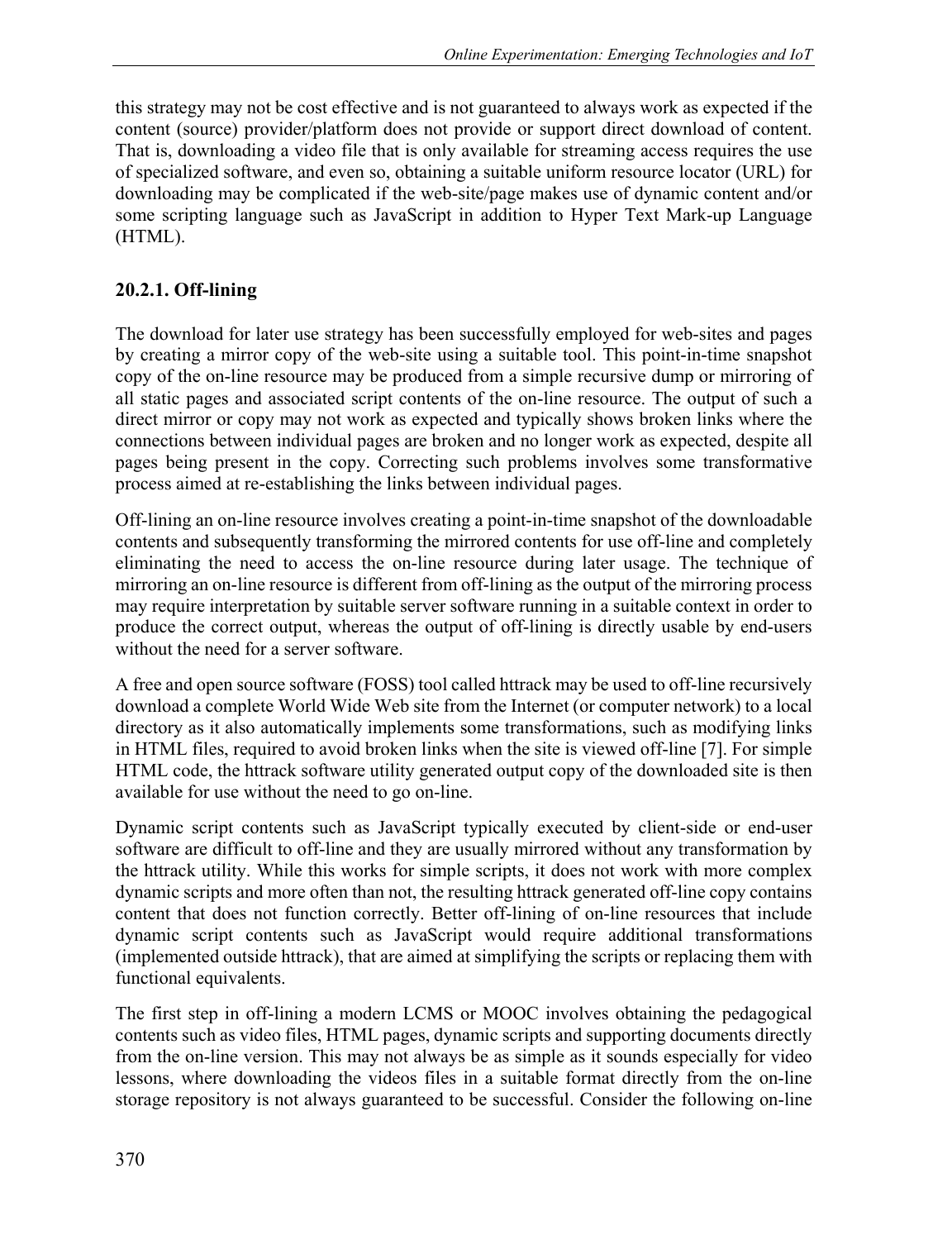repositories commonly used by academic institutions for storing pedagogical material (video files) on-line:

- **YouTube:** This video repository has the advantage of being relatively low cost as it requires no investment on the part of the content provider. Although, video files of varying length and quality may be uploaded and streamed, YouTube offers no means of directly downloading the uploaded/stored videos. It offers viewers the ability to collaboratively comment or annotate the stored (uploaded) video and also group them together using title, keywords or "YouTube channels". Viewing quality for an end-user is variable and may be affected by both the original quality of uploaded material and the available bandwidth for streaming to the end-user. YouTube is a video only repository and does not appear to support the upload/inclusion of other document formats [8].
- **iTunes University:** This video repository has the advantage of being aimed at supporting education content. Video and other material are typically grouped by institution and may also be sub-divided into various pedagogical categories. Good quality and appropriately formatted video content is usually required for uploading. However, viewing content requires a special application software especially as iTunes University also supports a payper-view model for non-free content. Viewing quality is good but may be degraded or not usable if the end-user does not have a functional (high) broadband access to the internet. Also deploying learning content for on-line streaming and distribution via iTunes University may require some investment in the form of hardware for storage of the content by the individual content provider (institution) [9].
- **Internet Archive:** This repository is a freely available digital library that strives to provide universal access to all knowledge. Content is organized according to high level groups such as video, audio, web, text and open-library for books. Specific educational/pedagogical material may be found using the provided search facility. Viewing quality is variable and may be affected by both quality of uploaded material and available bandwidth for streaming to the end-user. The Internet Archive supports the direct download of video files in multiple formats, as well as the upload of multiple files (in different formats) for a video lesson [10].
- **ICTP.tv:** This repository contains rich-media (audio + slides + video) educational material from a single institution, the International Centre for Theoretical Physics (ICTP) [11], available via webcast. Video content is arranged by individual subjects and further subdivided by dates (classroom timetable) as they were created from the direct recording of a classroom environment. The rich-media system couples webcam quality video with synchronized high-quality still images (pictures) of display-screen/blackboard and audio, as the emphasis is on higher quality for still-images (slides) and audio. Although, the display of content is via a web-browser with a suitable  $3<sup>rd</sup>$  party add-on (Apple QuickTime or Adobe Flash), the relatively small content-size ensures the ictp.tv archive remains quite usable even when the end-user does not have high-broadband access to the internet. Unlike the previous three repositories, this archive also does not provide a search facility; however, for each lesson, it provides already zipped archives of the rich-media content for direct download [12].

As discussed above, obtaining the video files for off-line use is easy with both the ICTP.tv and Internet Archive repositories, but is not that easy with iTunes U and YouTube, where direct access to the stored video files from the on-line storage repository is not available. Generally,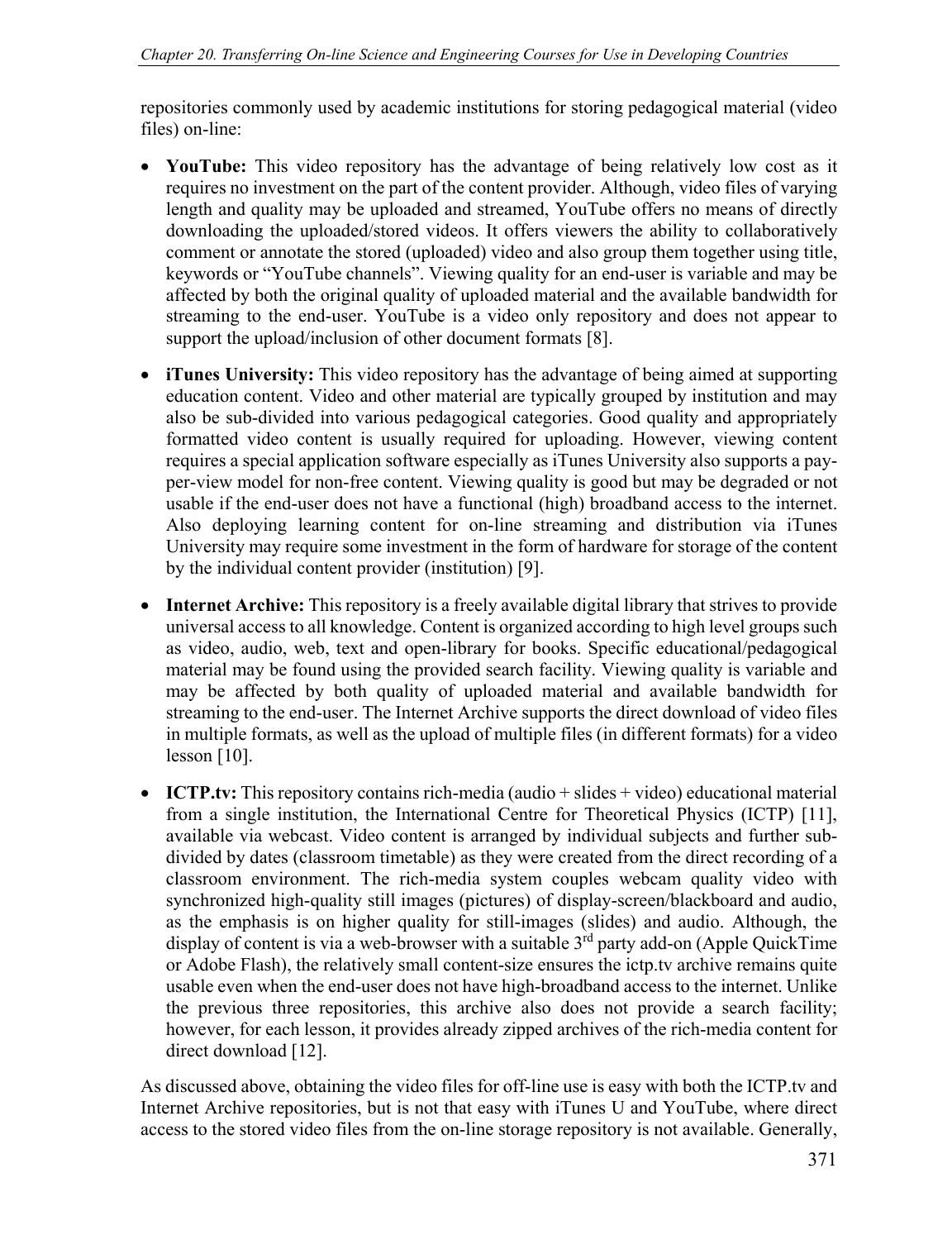other highly specialized software apart from the previously discussed httrack utility is required for off-lining a video file directly from a web-page when direct download is not possible. The process may be further complicated if the video is only available within an embedded video player that also provides additional functionality apart from streaming/displaying the video content. This is true for certain MOOCs, where the embedded video player is also responsible for listing additional/supplementary resources, collecting data about the usage and interactive access patterns of end-users. Similarly, many on-line resources include JavaScript based video players embedded within web pages because such players ensure a consistent view of content across different viewing platforms (combinations of end-user browsers and operating systems), while also reducing the need for special add-on (or plug-in) software.

# **20.3. Example: Off-lining Process of an LCMS**

Between the years 2007 and 2012, the International Centre for Theoretical Physics (ICTP) located in Trieste, Italy ran a year-long special pre-diploma (Master's degree) programmer on "Physics without specialization". This pre-diploma programmer was co-sponsored by the UNESCO/Italy Funds-in-Trust Cooperation for Africa mainly for students from sub-Saharan Africa, employed a compulsory course-work only format requiring only final examinations without thesis/dissertation. Students who performed exceptionally well were automatically accepted into the institution's postgraduate diploma programmer [13].

The year-long pre-diploma programmer consisted of 9 different courses/subjects taken in two academic semesters as shown in Table 20.1. All subjects were taught, to the multi-lingual group of students, using the English language and the pedagogical content were positioned as a refresher for material that is typically covered during undergraduate level studies. Some of the taught subjects, including Mathematical Methods, Advanced Electromagnetism, Quantum Mechanics and Solid State Physics are relevant and useful for engineering students as well, particularly electronic and electrical engineering. Electromagnetism is one of the topics commonly covered in most multi-disciplinary undergraduate level training for science, technology, and engineering students [14] and [5].

| <b>Semester</b> | Course title                      | No of<br>Lecturer(s) | No of<br>tutor(s) |
|-----------------|-----------------------------------|----------------------|-------------------|
| First           | <b>Ouantum Mechanics</b>          |                      |                   |
|                 | Mathematical methods              |                      |                   |
|                 | <b>Classical Mechanics</b>        |                      |                   |
|                 | Advanced Electromagnetism         |                      |                   |
| Second          | <b>Advanced Quantum Mechanics</b> |                      |                   |
|                 | <b>Statistical Mechanics</b>      |                      |                   |
|                 | <b>Solid State Physics</b>        |                      |                   |
|                 | Physics of the Earth System       |                      |                   |
|                 | Relativistic Quantum Mechanics    |                      |                   |

|  |  |  |  | Table 20.1. List of subjects in the Physics without specialization course. |  |
|--|--|--|--|----------------------------------------------------------------------------|--|
|  |  |  |  |                                                                            |  |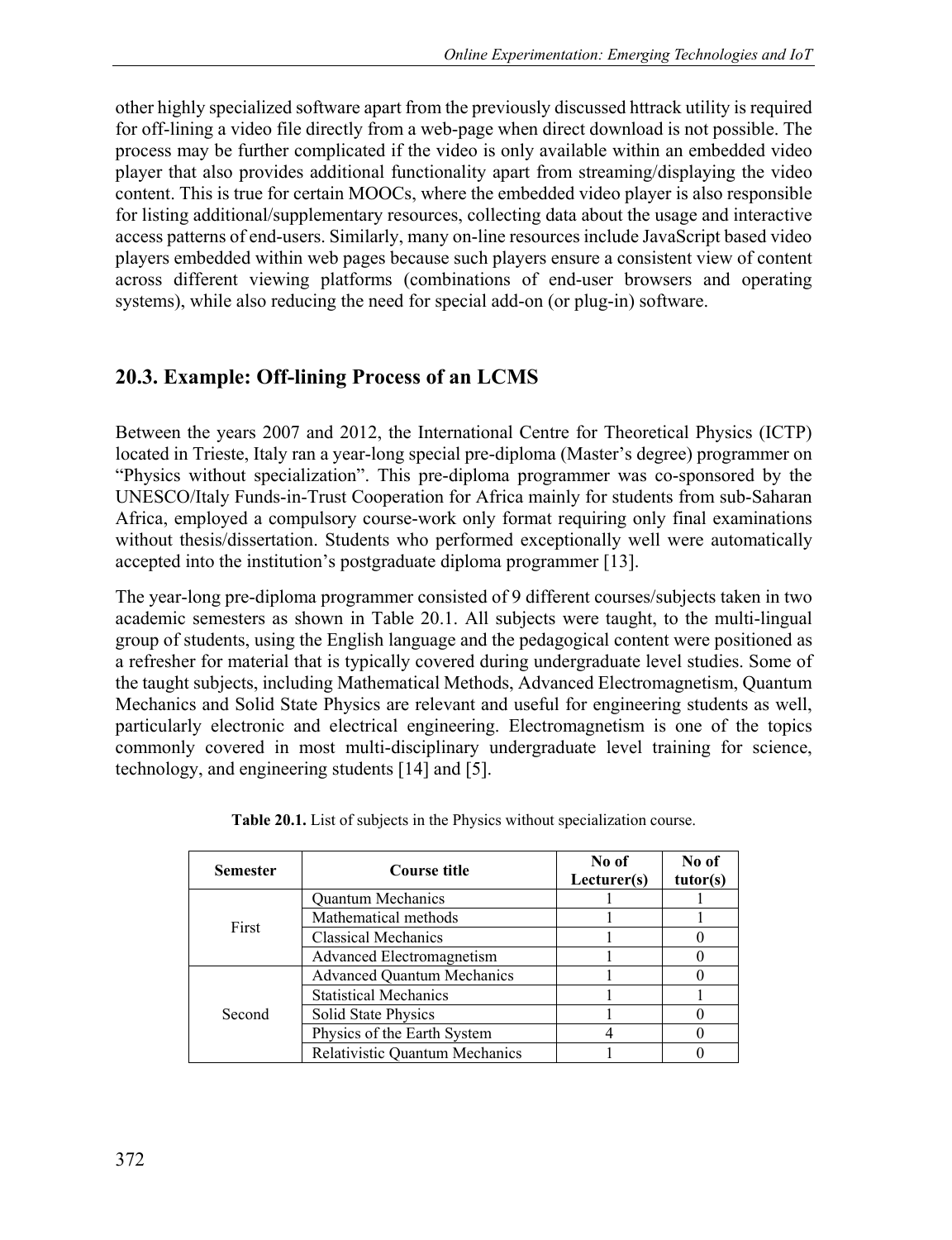As shown in Table 20.1, each subject had a single lecturer or instructor except for the "Physics of the Earth Systems" which was taught by four different lecturers/instructors. For the 2011/2012 academic year, an LCMS was deployed for blended-learning use by instructors and students of the pre-diploma programmer. Also, the classroom-based face-to-face teaching was captured on video both via high quality manned recordings and quasi-automated medium quality webcast recordings (for ICTP.tv). The resulting video files in high-quality format were made available within the LCMS (embedded inside individual lessons), as well as from an open access video portal.

Transforming the final pedagogical content from the LCMS into an offline archive began with use of the httrack software utility, which could only partially mirror content from the on-line video-portal due to difficulties with embedded content including JavaScript video player code and Adobe Flash. Although the resulting HTML files (output from the httrack software utility) were not completely usable, they served as a valuable starting point for the offline version. A software (script) utility was written in the Perl programming language to further transform the output HTML code. The Perl script implemented the following steps:

- Analyze the HTML code of a web page from the on-line LCMS and subsequently break it into 3 generic sections: header, body and footer.
- For all pages, modify the header section by removing unneeded code for items such as the on-line search box.
- For all pages, modify the footer by also removing unnecessary links and entries.
- For pages that list videos thumbnails:
	- o Modify the body by simply changing absolute links to relative ones.
- For pages with individual videos, modify the body by
	- o Replacing the code for the JavaScript/Flash video player with a functional equivalent consisting of an anchor tag around an image tag, where the image file is a thumbnail from the video lesson.
	- o Extracting the list of additional resources (PDF files) associated with each lesson from the JavaScript player, into a HTML list object. The filenames of the additional resources are saved for subsequent downloading.
	- o Add additional quick navigation links.
- Finally for all pages, recombine all 3 sections into a new HTML file, which is saved as a new file suitable for off-line viewing.

The resulting product is a 76 GB portable archive containing over 350 hours of pedagogical material (video files, HTML files and additional documents) taken from the on-line LCMS and transformed for off-line use.

### **20.3.1. Layout and Usage**

For end-users, using the off-line archive requires only a graphical web-browser. HTML5 capable browsers can directly play video files and show PDF attachments without the need for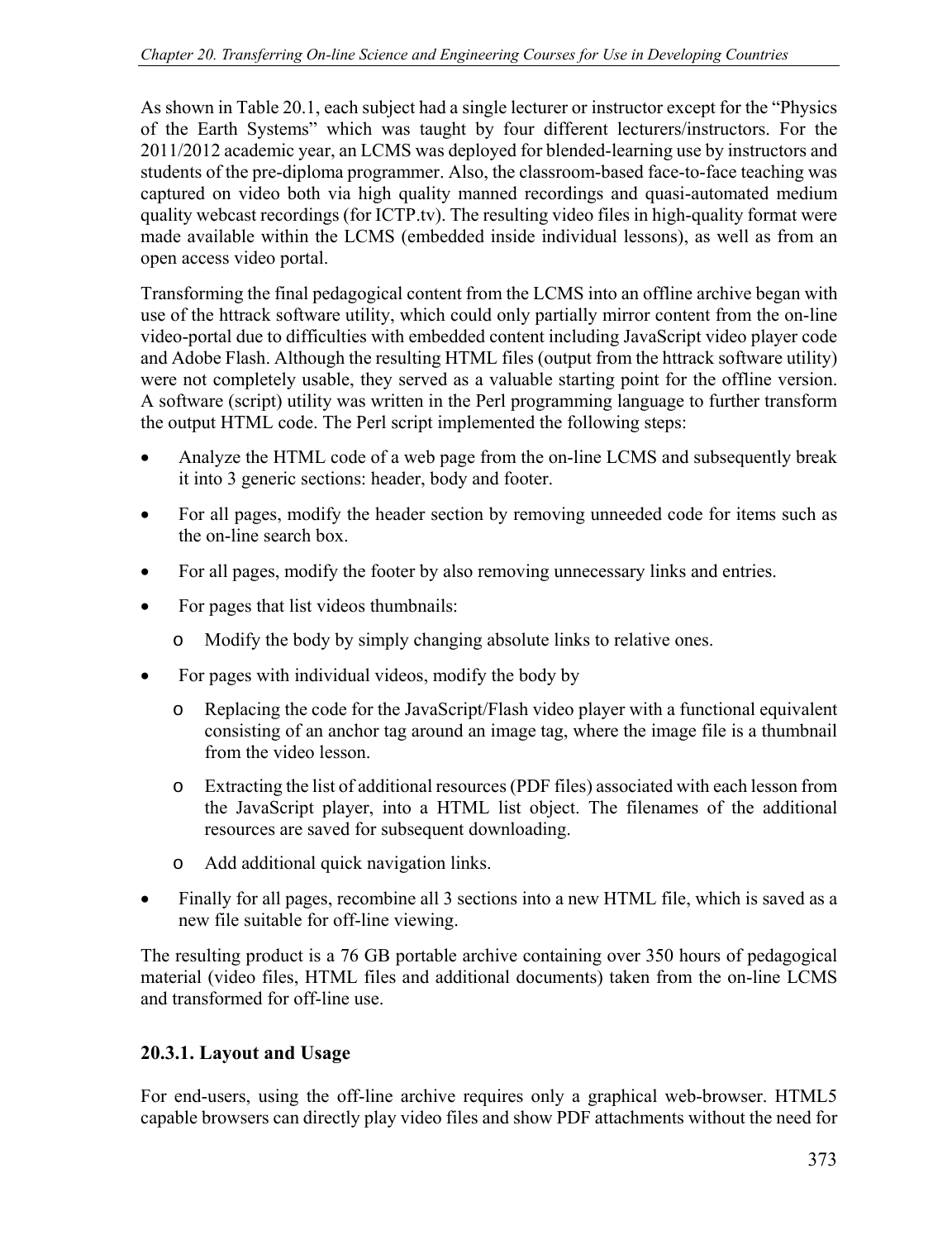helper applications, while non-HTML5 web-browser would require the installation of additional helper applications to play video files and display PDF attachments.

The welcome or main page shown in Fig. 20.1 was created separately and serves the purpose of providing information (including credits) and links to several other HTML pages that discuss:

- How to use the open offline course;
- How to use the open offline course in a classroom environment;
- How to use the open offline course on a local network (Intranet) and;
- A page on the terms of use and the creative commons license.



**Fig. 20.1.** Welcome page.

The menu-list or left-hand side of the welcome page shows clickable links for all subjects included in the off-line archive.

Clicking or selecting a subject from the menu-list (left-hand side) leads to a subject page where the right-hand side of the page is devoted to a sequential list of thumbnails of the individual video lesson alongside some additional textual information as shown in Fig. 20.2. Clicking on one of the thumbnails would lead to Fig. 20.3.

For individual video lessons as shown in Fig. 20.3, the right-hand side of the page is now composed of a click-able preview image of the video file (the on-line version uses an embedded JavaScript video-player) along with the pedagogical text material taken from LCMS. All additional materials such as PDF documents are listed directed in the right-hand side of the page below the textual contents from the LCMS, in the on-line video-portal all additional materials are managed and listed by the embedded JavaScript video-player. As shown in Fig. 20.3, the additional material named ''Lecture notes 1'' is available for direct download from the off-line archive. This section (for additional material) also contains links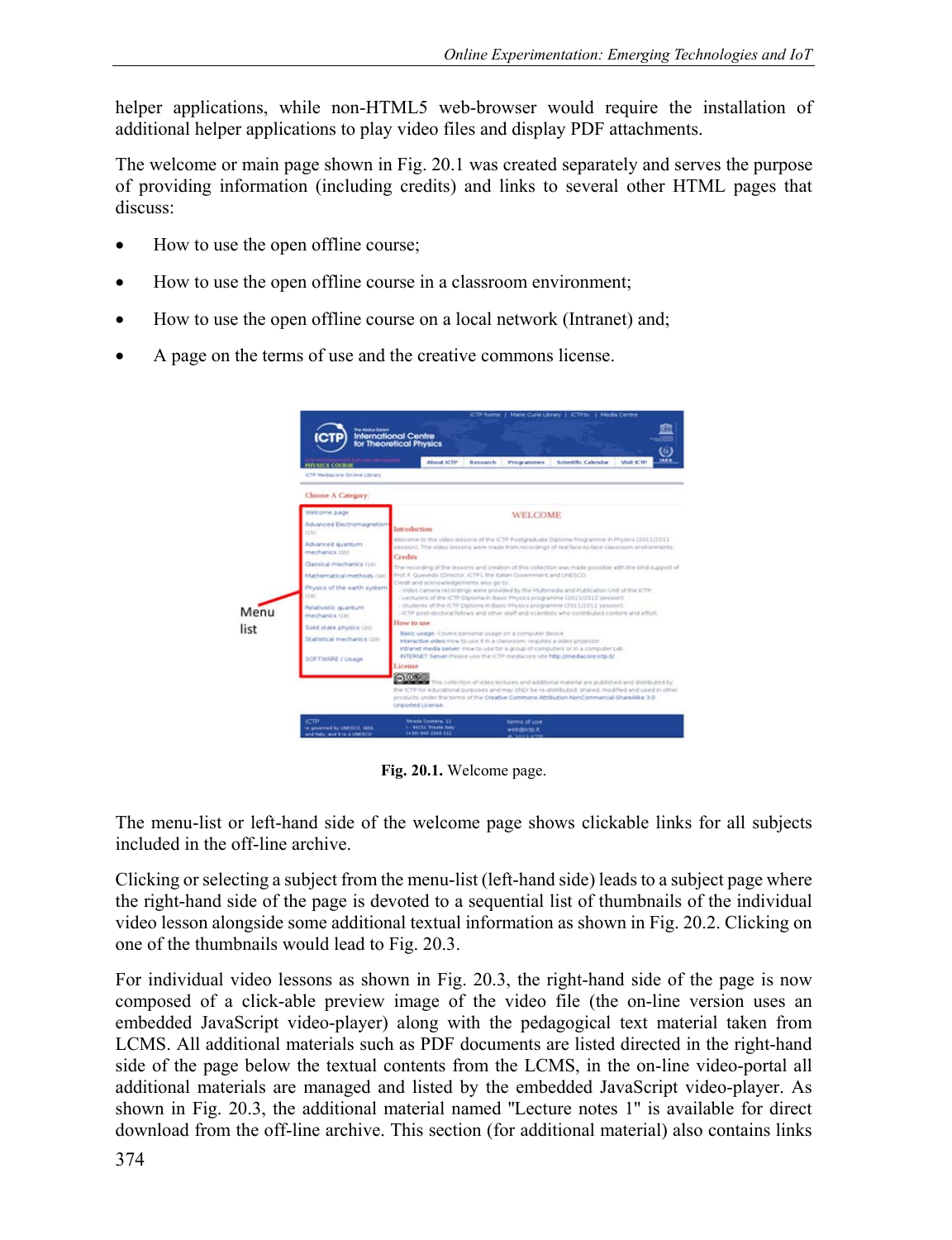to any external on-line resource found in the LCMS lesson page. The contents of some external on-line resources were not included within the archive due to licensing restrictions.



**Fig. 20.2.** View of a single subject with multiple videos.



**Fig. 20.3.** View of a single lesson showing video and pedagogical material.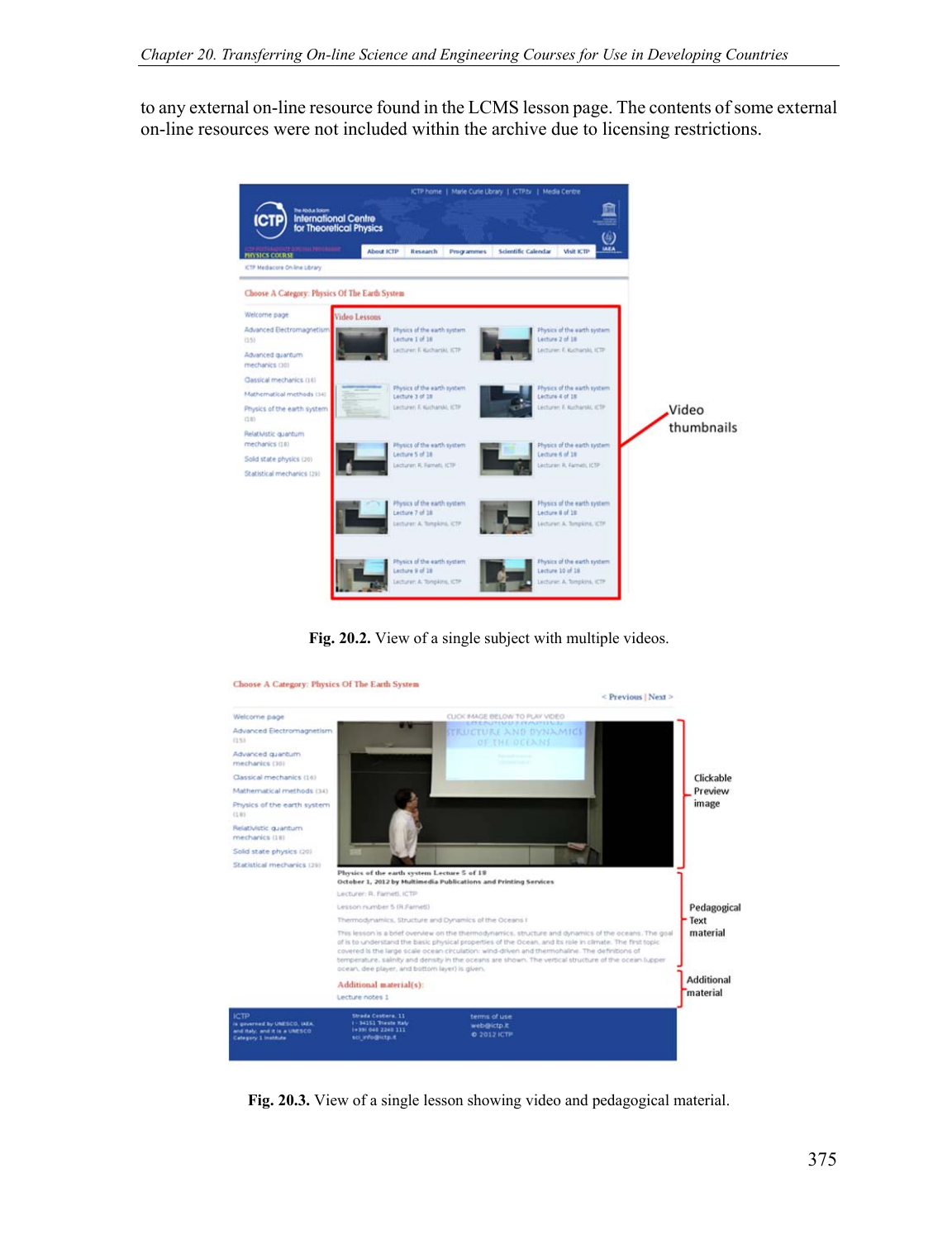Each video lesson is accessible with a maximum of three mouse click as follows:

- 1. The learner selects a subject by clicking on a menu list on the left-hand side of the main page;
- 2. Then within the subject page, clicks on the thumbnail (right-hand side of page) of a video lesson and
- 3. On the individual video lesson page clicks on the preview (image) to start the video lesson.

As shown in Fig. 20.3, quick navigation links named "Previous" and "Next" are provided for quickly moving to the previous video page or next video page.

Also, from every HTML page, the learner can quickly return to the main welcome page or access a different subject by selecting an item from the menu-list which is always present on the left-hand side of all pages. When viewing a video or reading a PDF document, the browser's back button is used for returning to the HTML pages.

### **20.3.2. Additional Usage Scenarios**

Apart from the previously described usage scenarios in personal and informal learning, the off-line archive/course is useful as a reference material for instructors and also for collective usage by groups of learners or users, such as within a classroom environment, over a local area network/intranet or as a companion-aid for an on-line resource.

**Classroom usage:** Due to the rather high quality (H264 codec, MPEG-4, 640×360 resolution at 25 frames/sec) content of the video files, the video lessons from the off-line archive may be projected on to a large screen display for group based viewing. The video lessons may be viewed by groups of learners together such as in a classroom environment (during a normal lecture), where viewing may be combined with other active learning techniques such as group discussions, which are quite natural in a flipped classroom context. Fig. 20.4 shows the combination of playback of video lessons and active learning activities for an "interactive video" effect within a classroom context. This "interactive video" technique permits the vetted (academic) use of video material from a wide range of sources, while also breaking videos of long duration (over 60 minutes) into smaller chunks for consumption by learners [15].



**Fig. 20.4.** Interactive video for group based active learning in classroom.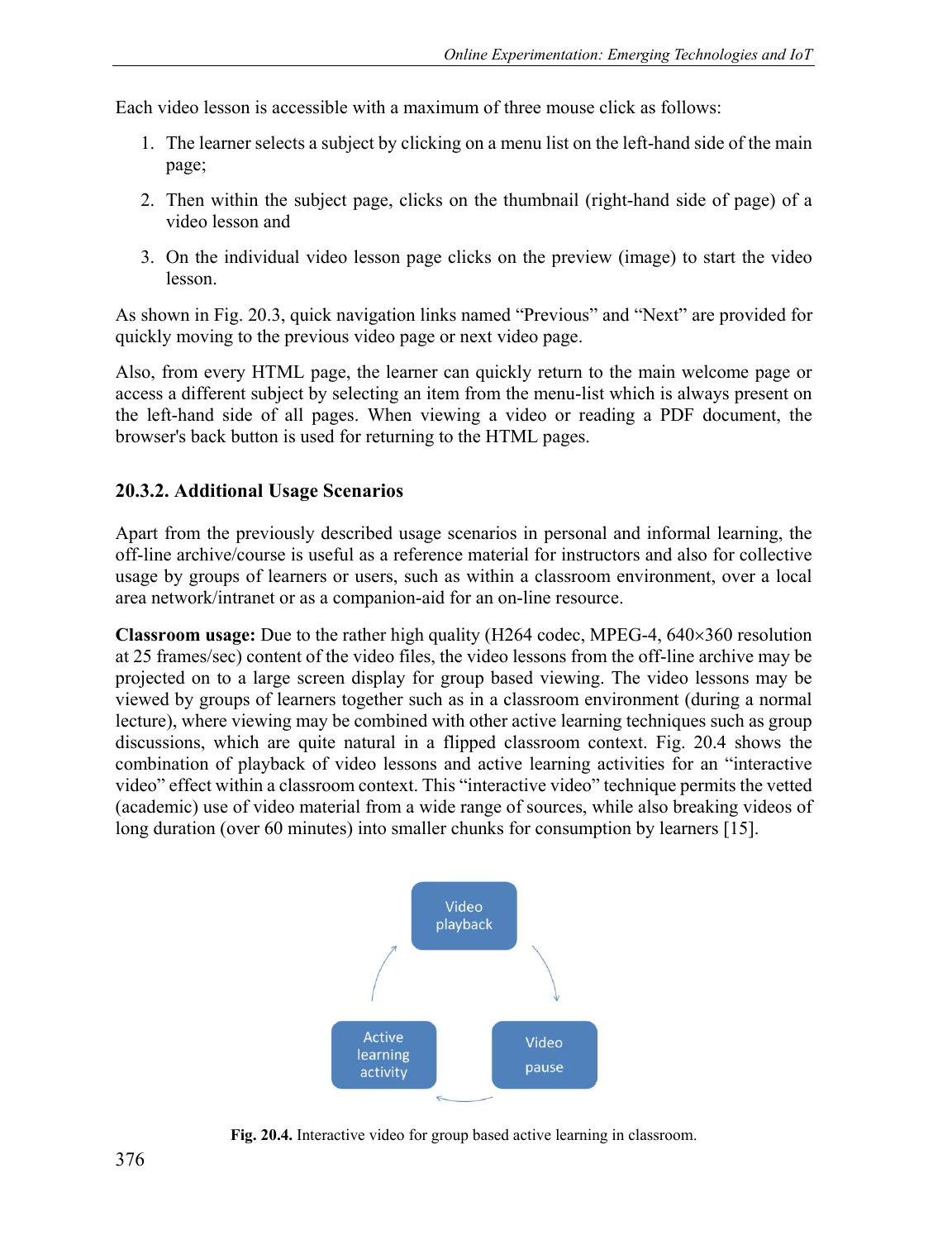**Local Area Network resource - Intranet server:** The complete off-line archive or parts of it may be hosted on an intranet server and served to learners using a standard HTTP webserver or other suitable means such as file server access. Availability via a local intranet server ensures that the pedagogical content is available to all learners on the local network, and they may subsequently copy portions of the archive directly to mobiles devices for personal use. Note that having the material on personal devices would also promote collaborative learning activities amongst the learners and peers [16].

**Companion-aid for on-line course:** The off-line archive is usable by learners as a companion-aid for either the LCMS based course or the more collaborative sharing environment of the open video-portal. This concept is particularly interesting for on-line resources such as MOOCs and distance learning programmes because learners from locations with limited bandwidth access to the INTERNET would use bandwidth for collaborative learning activities and not for watching the video lessons or downloading associated pedagogical learning material.

# **20.4. Discussion**

The work discusses the transfer of on-line science and engineering courses for use in developing countries based on an off-lining process as described in Section 3, where the video lessons were captured directly from classroom-based teaching, and pedagogical material came from an LCMS platform. The off-lining process allows an end-user to create an off-line (mirror) copy of an on-line educational resource such as an LCMS or MOOC. Functionally, the resulting off-line version of a course may also be used as a reference aid for personal/informal learning by both students and instructors, as a classroom-aid for supporting student-teacher interactions and as a teaching aid in distance learning programmes.

In a developing country context, the off-line version is cost-effective as it does not require internet access to function and is portable enough to be used effectively anytime anywhere by end-users, without the need to host the contents on a web-server or similar computing infrastructure.

Table 20.2 presents a comparison of classroom-based, on-line and off-line versions of a course from the perspective of a learner in a developing country. The comparison focuses on learner presence, the cost of each lesson, mode of access to lessons, standards and supporting technology.

An important distinction from pure on-line or distance learning programmes is that the resulting off-line version discussed in this chapter is intended for use in conjunction with either the on-line or classroom-based course of origin or as a supporting tool for student-teacher interactions in a different institution.

### **20.4.1. Evaluation**

The off-line archive described in Section 3 was distributed by the ICTP to over 30 academic institutions located in Africa and Latin-America for use as personal/informal learning/reference aids by students and instructors or as a classroom aid [17]. In several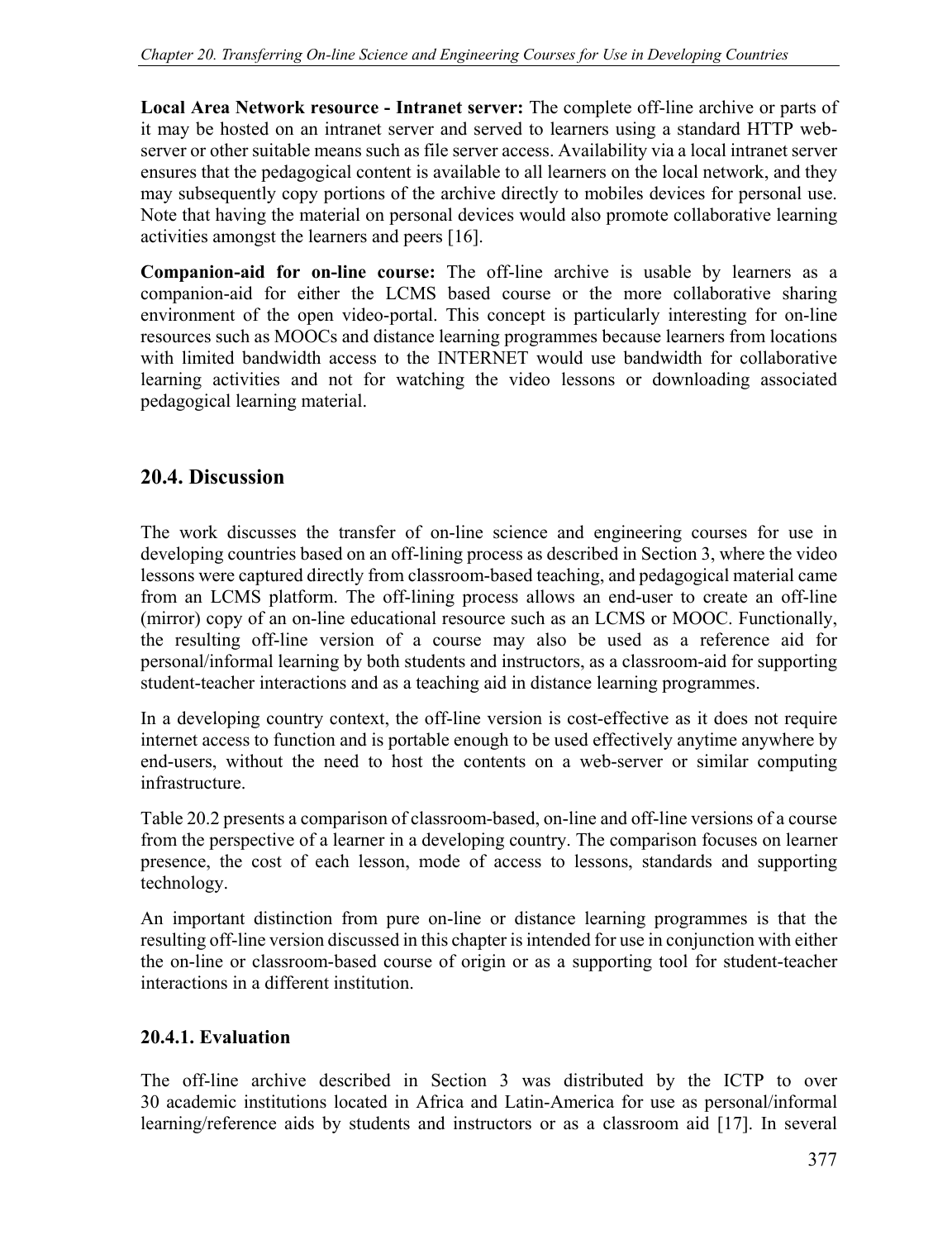institutions, the "interactive video" technique was also used during classroom lessons and one institution also made the archive available on an intranet server on campus-wide local area network.

| Learner                                      | <b>Classroom course</b>                                                                        | <b>On-line version</b>                                                                                                                                                                        | <b>Off-line version</b>                                                                                                                                                                                                                         |
|----------------------------------------------|------------------------------------------------------------------------------------------------|-----------------------------------------------------------------------------------------------------------------------------------------------------------------------------------------------|-------------------------------------------------------------------------------------------------------------------------------------------------------------------------------------------------------------------------------------------------|
| Presence                                     | Physical presence<br>is required.                                                              | On-line presence required<br>for both lessons and<br>activities.                                                                                                                              | On-line presence limited to<br>only activities.                                                                                                                                                                                                 |
| Total cost of<br>each lesson.                | Fees                                                                                           | Fees and internet cost.                                                                                                                                                                       | Fees and reduced Internet<br>cost.                                                                                                                                                                                                              |
| Access to<br>teaching material<br>(lessons). | Scheduled periods<br>in classroom.                                                             | Anytime, anywhere<br>dependent on INTERNET<br>access.                                                                                                                                         | Anytime, anywhere NOT<br>dependent on INTERNET.                                                                                                                                                                                                 |
| Standards and<br>supporting<br>technology    | Curriculum based<br>lessons last<br>between 45 and<br>120 minutes inside<br>walled classrooms. | Classroom curriculum<br>modified for on-line use.<br>Web based system with a<br>deployment server. Uses<br>short $(\leq 15$ minutes) video<br>lessons, viewed from end-<br>user web-browsers. | SAME curriculum as<br>classroom or on-line. Does<br>NOT require a deployment<br>server. Supports both LONG<br>$($ >15 minutes) and short<br>video lessons using the<br>"interactive video"<br>technique. Only requires<br>end-user web-browser. |
| Intended use                                 | Well established<br>learning outcomes.                                                         | Standalone tool for personal<br>learning, blended learning<br>or distance learning.                                                                                                           | Aid for personal learning,<br>blended learning and<br>distance learning.                                                                                                                                                                        |

**Table 20.2.** Comparison of classroom, on-line and off-line courses from a developing country perspective.

A survey was used to collect anonymous evaluation from 148 students and 6 instructors at two institutions, the Obafemi Wallow University (OAU), Ile-Ife, Nigeria and the Addis Ababa University (AAU), Addis Ababa, Ethiopia. The off-line archive was deployed on an intranet server located at the Computational Sciences Department of AAU, from where it was accessed (over the local network) by students from the Physics Department located in a different building and students from Engineering/Technology Faculty located in a different campus. The multi-national/multi-departmental nature of the study guaranteed national, ethnic, lingua and cultural diversity, as well as minimizing well-known effects such as socio-cultural influence, single-instructor or common institution.

At both institutions, a local contact was selected from the academicians that participated in a local pilot study carried out to establish conformance to both international and institutional standards. The author and local contacts ensured only consenting volunteers (valid students) participated in the study, without incentives, risks and disadvantages. Participants in the survey could freely choose to respond to any of the included questions. An information sheet was used to inform participants of the purpose of the study, provide assurance of confidentiality, the intended use and end-of-life of the collected data.

The majority of the participants were from the Computer Science and Engineering Department; Electronics and Electrical Engineering Department; Physics Department and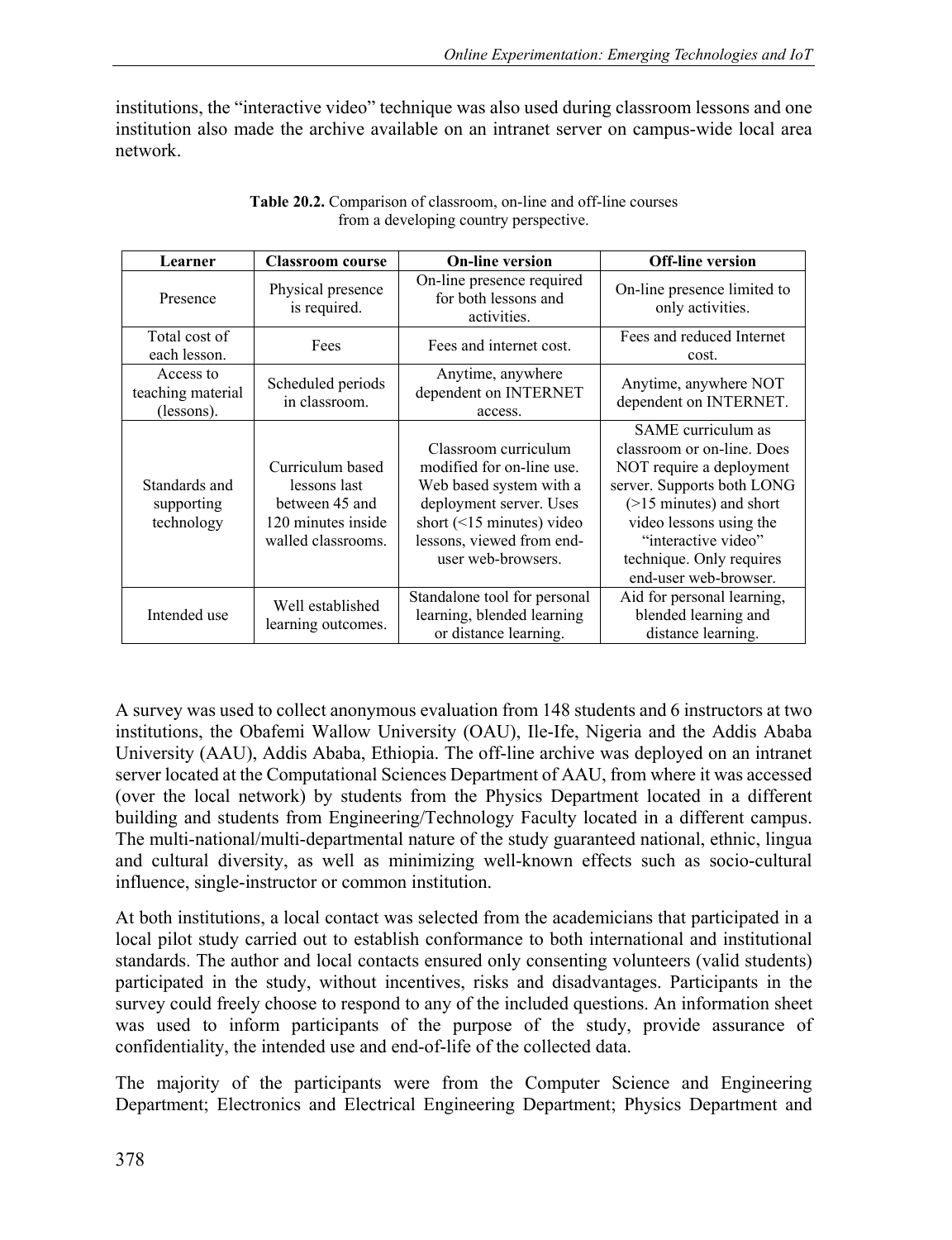Computational Science Department. Over 74 % were undergraduate students, with 19 % female.

The data analysis technique for the open questions was based on the constant comparative method [18], this involved identifying commonalities in the answers and subsequently grouping them into separate categories before counting. The categories presented in the resulting tables below were determined based on the individual question and phrases identified in the provided responses.

The sample population were already reasonably familiar with accessing and streaming academic video lessons from on-line resources including two MOOCs (Coursera & Udacity), also YouTube & ICTP.tv, web pages from various institutions found through internet search engines. The results of the end-user's subjective evaluation covering viewing quality, content quality and effect on learning/grades are presented in Tables 20.3, 20.4 and 20.5. The data were collected from the respondents a few weeks after they were exposed to the off-line archive described in Section 20.3.

The results are suggestive of a positive impression and encouraging effects on learning. Over 75 % of the sample population later affirmed that they would recommend the off-line archive to fellow peers/students.

| Category    | Frequency | Percentage | <b>Notes</b>               |
|-------------|-----------|------------|----------------------------|
| <b>NONE</b> | 60        | 38.96      | Included omitted responses |
| Very poor   |           | 0.64       | Very negative comments     |
| Poor        | 16        | 10.39      | Negative comments          |
| OK          | 23        | 14.94      | Acceptable                 |
| Good        | 38        | 24.68      | Positive comments          |
| Very good   | 16        | 10.39      | Very positive comments     |

**Table 20.3.** Respondent's impression of the viewing quality of the video lessons(s)

About 50 % of the survey population were satisfied with the viewing quality, only about 11 % of the respondents had problems with the viewing quality, they commented about varying speed, slow response, bandwidth/network issues related to problems of streaming/downloading from the intranet server.

**Table 20.4.** Respondent's impression of the content quality of the video lessons(s).

| Category    | Frequency | Percentage | <b>Notes</b>                        |
|-------------|-----------|------------|-------------------------------------|
| <b>NONE</b> | 64        | 41.56      | Included omitted responses          |
| Very poor   |           | 0.65       | Very negative comments              |
| Poor        |           | 5.84       | Negative comments                   |
| OK          |           | 13.64      | Acceptable                          |
| Good        |           | 27.27      | Positive comments                   |
| Very good   |           | 11.04      | Very positive or excellent comments |

Table 20.4 shows that almost 52 % of the survey population found the content quality adequate, only less than 7 % of the sample population felt the content quality was not good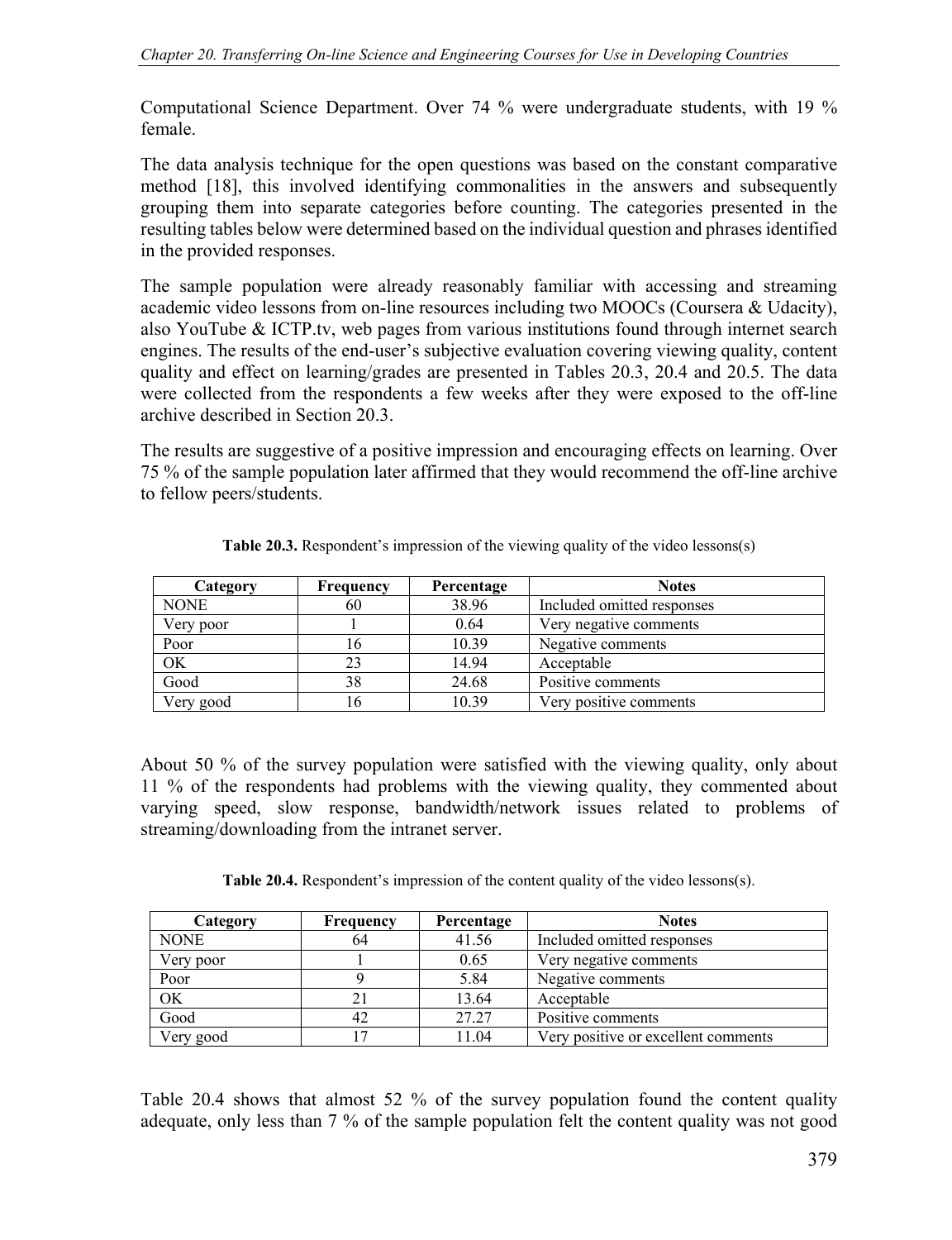enough. Some of the negative evaluations on content quality were from the postgraduate participants, who found contents of the off-line archive as "weak" (below their levels).

| Category     | Frequency | Percentage | <b>Notes</b>                      |
|--------------|-----------|------------|-----------------------------------|
| Cannot sav   | 64        | 41.56      | Declined answering                |
| Did not help |           | 14.29      | Negative about it.                |
| Helped       |           | 34.41      | Agreed grades/learning was better |
| Helped a lot |           | 9.74       | Felt helped substantively         |

**Table 20.5.** Respondent's self-assessment of effect of video lesson(s) on learning and grades.

Table 20.5 shows that about 44 % of the sample population felt either their learning or grades improved due to use of the off-line archive, while less than 15 % did not feel helped. About 41 % did not respond to the question. However, there was no attempt to correlate the data in Table 20.5 to various assessments tests/exercises undertaken by students, as use of the off-line archive (or parts of it) was voluntary and anonymous, as well as the fact that similar testing methods across different departments do not always yield comparable results.

# **20.5. Conclusion**

This work has presented the off-lining of on-line educational resources such as Learning Content Management Systems (LCMS) and Massive Open Online Courses (MOOCs) as a viable technique for transferring on-line science and engineering courses for use in developing countries. The common-used/related technique of mirroring on-line contents generates outputs that are not suited for personal or direct off-line usage by individual end-users. The off-lining process goes beyond mirroring, and adds transformation of the on-line content for off-line usage. However, the transformation process is non-trivial when the on-line resource includes dynamic script contents.

An illustrative example that includes the transformation of dynamic script content such as an embedded JavaScript video-player into functional HTML code for direct off-line usage by end-users is discussed along with a multi-site evaluation of the resulting off-line archive by students from two African Universities.

The off-lining process may be applied to any LCMS or MOOC in a quasiautomated/customized manner and the resulting output deployed as a personal or informal learning aid, an off-line reference aid and a supporting aid for collective group learning or student-teacher interactions, capable of enhancing the use of on-line resources such as LCMS, MOOCs and distance learning programmes from developing countries or areas with limited internet connectivity.

# **References**

[1]. Clive Holtham, Martin Rich, and Leona Norris, Moodle 2020: A Position Paper, in *Proceedings of the 1st Moodle Research Conference,* Heraklion, Crete, 2012, pp. 205-207.